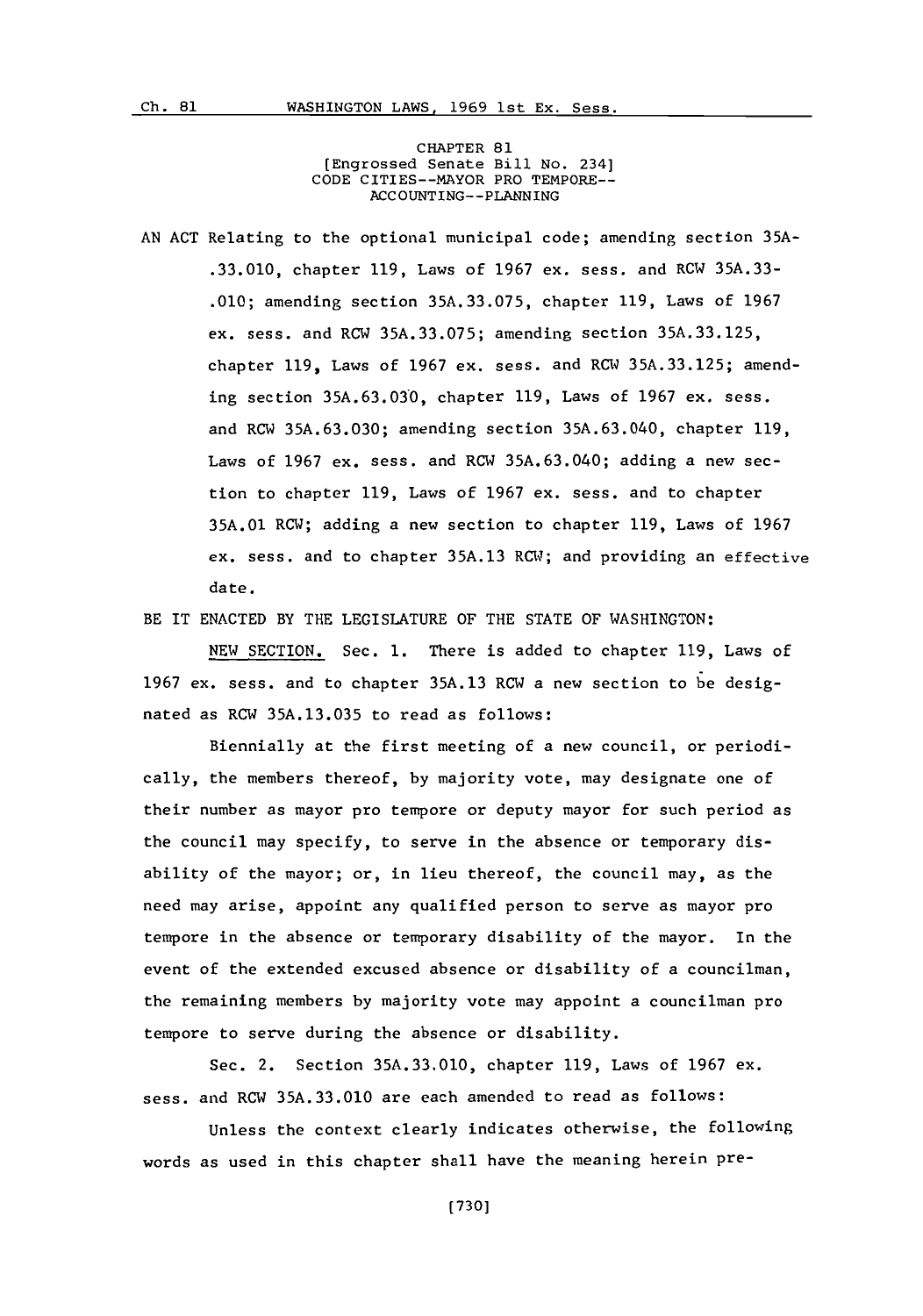scribed:

**(1)** "Clerk" as used in this chapter includes the officer performing the functions of a finance or budget director, comptroller, auditor, or **by** whatever title he may be known in any code city.

(2) "Department" as used in this chapter includes each office, division, service, system or institution of the city for which no other statutory or charter provision is made for budgeting and accounting procedures or controls.

**(3)** "Council" as used in this chapter includes the commissioners in cities having a commission form of government and any other group of city officials serving as the legislative body of a code city.

(4) "Chief administrative officer" as used in this chapter in-. cludes the mayor of cities having a mayor-council form of government, the commissioners in cities having a commission form of government, the city manager, or any other city official designated **by** the charter or ordinances of such city under the plan of government governing the same, or the budget or finance officer designated **by** the mayor, manager or commissioners, to perform the functions, or portions thereof, contemplated **by** this chapter.

**(5)** "Fiscal year" as used in this chapter means that fiscal period set **by** the code city pursuant to authority given under RCW **1- .16.030.**

**(6)** "Fund", as used in this chapter and "funds" where clearly used to indicate the plural of "fund", shall mean the budgeting or accounting entity authorized to provide a sum of money for specified activities or purposes.

**(7)** "Funds" as used in this chapter where not used to indicate the plural of "fund" shall mean money in hand or available for expenditure or payment of a debt or obligation.

**(8)** Except as otherwise defined herein, municipal accounting terms used in this chapter have the meaning prescribed in (("Munieipal-Aeeounting-and-Auditing";-prepared-by-the-National-Gommittee-on

**01**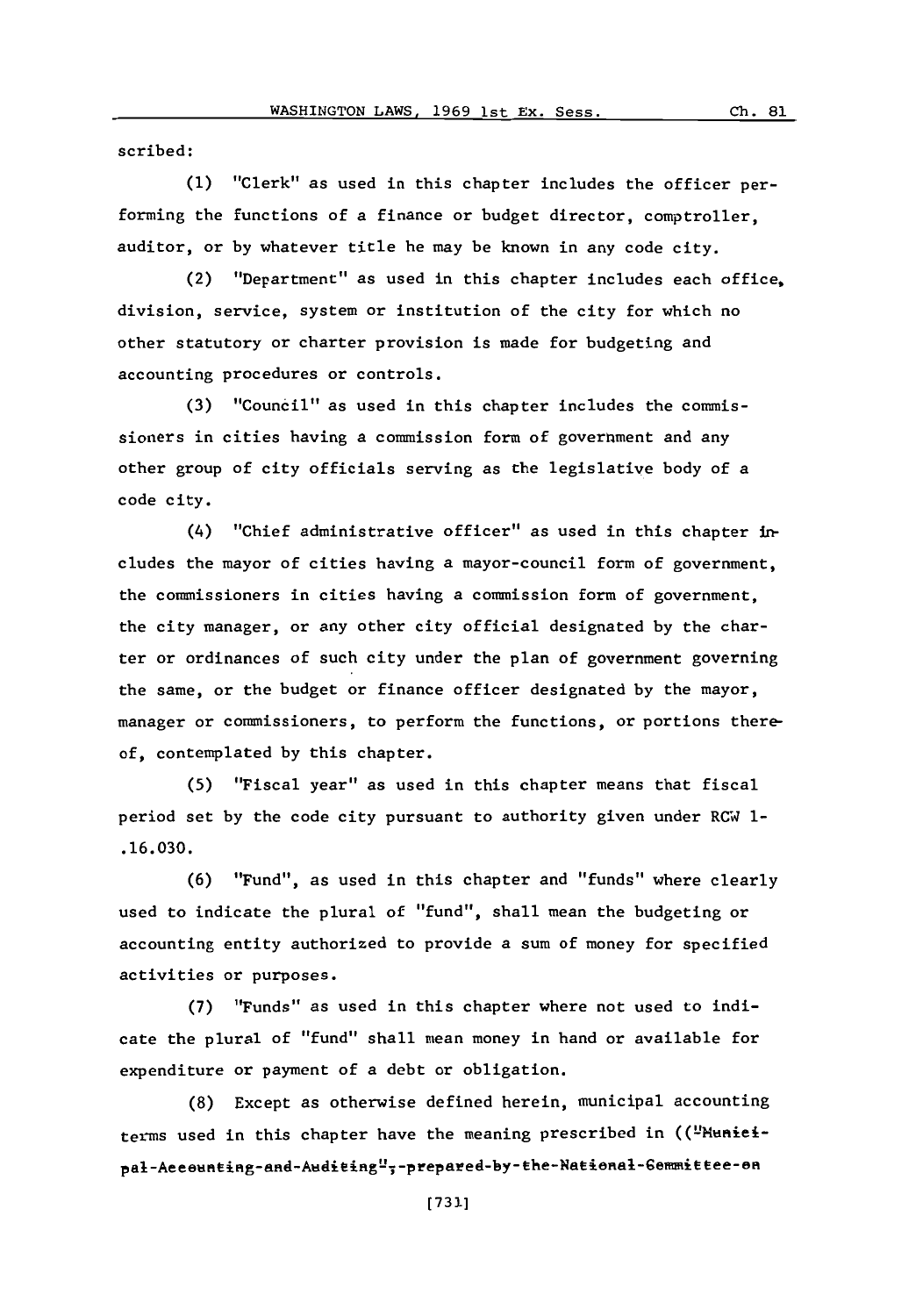Ch. 81

 $Gevernmental-Aeeeunting<sub>7</sub>-September-1951)$  "Governmental Accounting, Auditing and Financial Reporting" prepared **by** the National Conmmittee on Governmental Accounting, **1968.**

Sec. **3.** Section **35A.33.075,** chapter **119,** Laws of **1967** ex. sess. and RCW **35A.33.075** are each amended to read as follows:

Following conclusion of the hearing, and prior to the beginning of the fiscal year, the legislative body shall make such adjustments and changes as it deems necessary or proper and after determining the allowance in each item, department, classification and fund, and shall **by** ordinance, adopt the budget in its final form and content. Appropriations shall be limited to the total estimated revenues contained therein including the amount to be raised **by** ad valorem taxes and the unencumbered fund balances estimated to be available at the close of the current fiscal year. Such ordinances may adopt the final budget **by** reference: PROVIDED, That the ordinance adopting such budget shall set forth in summary form the totals ((fer each-separate-fund-and-for-each-department-which-operates-from-the appropriations-of-the-same-fund)) of estimated revenues and appropriations for each separate fund and the aggregate totals for all such funds combined.

**A** complete copy of the final budget as adopted shall be transmitted to the division of municipal corporations in the office of the state auditor, and to the association of Washington cities.

Sec. 4. Section **35A.33.125,** chapter **119,** Laws of **1967** ex. sess. and RCW **35A.33.125** are each amended to read as follows:

Liabilities incurred **by** any of ficer or employee of the city in excess of any budget appropriations shall not be a liability of the city. The clerk shall issue no warrant and the city council or other authorized person shall approve no claim for an expenditure in excess of ((any-individual-budget-apprepriation; -as-amended;)) the total amount appropriated for any individual fund, except upon an order of a court of competent jurisdiction or for emergencies as provided in this chapter.